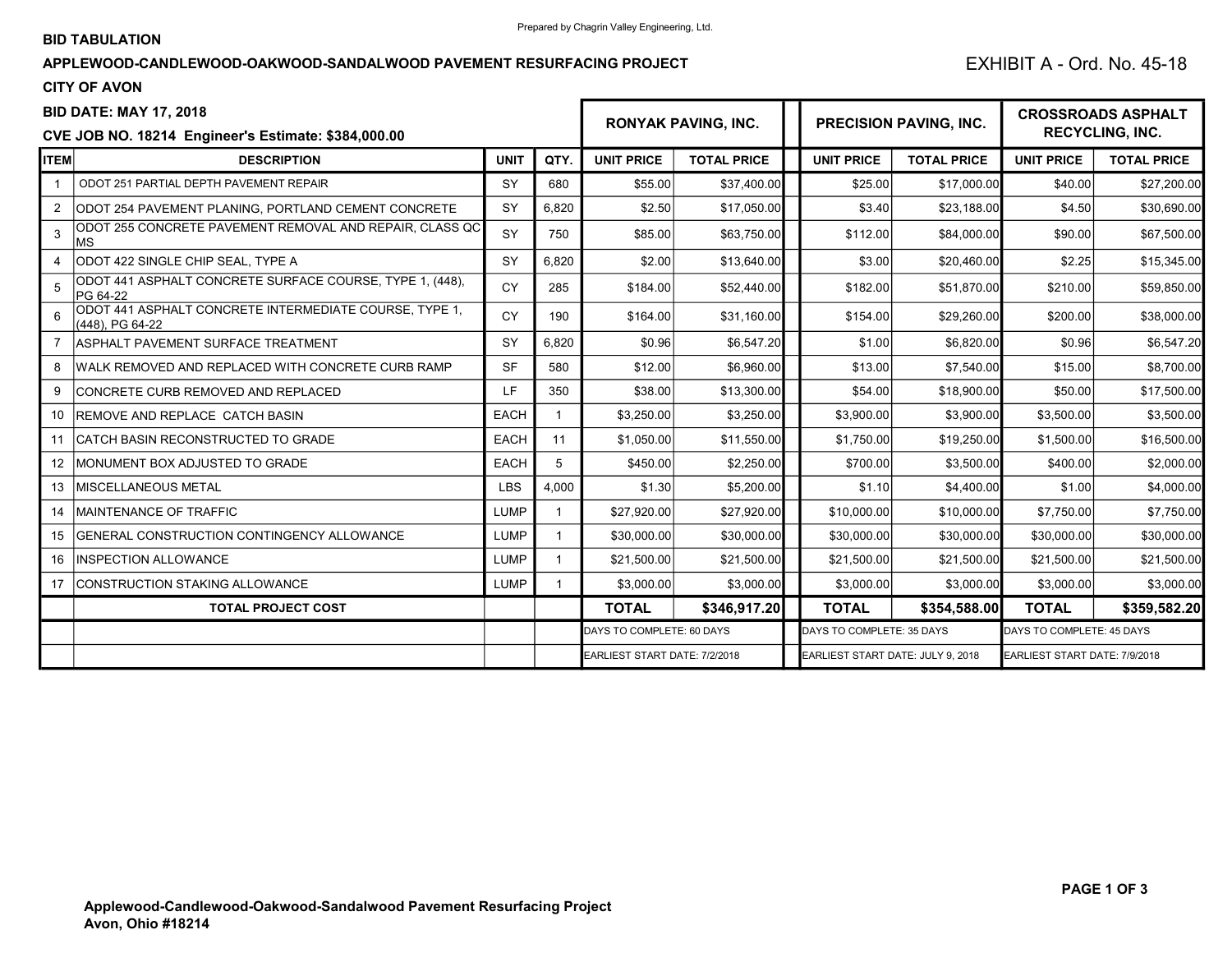|                   |                                                                           |             |                | <b>BARBICAS CONSTRUCTION</b><br>CO., INC. |                    |  | <b>CHAGRIN VALLEY PAVING, CARRON ASPHALT PAVING,</b><br>INC. |                    | INC.                               |                    |
|-------------------|---------------------------------------------------------------------------|-------------|----------------|-------------------------------------------|--------------------|--|--------------------------------------------------------------|--------------------|------------------------------------|--------------------|
| <b>ITEM</b>       | <b>DESCRIPTION</b>                                                        | <b>UNIT</b> | QTY.           | <b>UNIT PRICE</b>                         | <b>TOTAL PRICE</b> |  | <b>UNIT PRICE</b>                                            | <b>TOTAL PRICE</b> | <b>UNIT PRICE</b>                  | <b>TOTAL PRICE</b> |
| $\mathbf{1}$      | ODOT 251 PARTIAL DEPTH PAVEMENT REPAIR                                    | SY          | 680            | \$32.00                                   | \$21,760.00        |  | \$30.00                                                      | \$20.400.00        | \$35.00                            | \$23,800.00        |
| 2                 | ODOT 254 PAVEMENT PLANING, PORTLAND CEMENT CONCRETE                       | SY          | 6,820          | \$3.50                                    | \$23,870.00        |  | \$4.50                                                       | \$30,690.00        | \$4.10                             | \$27,962.00        |
| 3                 | ODOT 255 CONCRETE PAVEMENT REMOVAL AND REPAIR, CLASS QC<br><b>MS</b>      | SY          | 750            | \$88.00                                   | \$66,000.00        |  | \$90.00                                                      | \$67,500.00        | \$90.00                            | \$67,500.00        |
| 4                 | ODOT 422 SINGLE CHIP SEAL, TYPE A                                         | SY          | 6,820          | \$2.85                                    | \$19,437.00        |  | \$2.85                                                       | \$19,437.00        | \$2.55                             | \$17,391.00        |
| $\overline{5}$    | ODOT 441 ASPHALT CONCRETE SURFACE COURSE, TYPE 1, (448),<br>PG 64-22      | <b>CY</b>   | 285            | \$200.00                                  | \$57,000.00        |  | \$172.00                                                     | \$49,020.00        | \$210.00                           | \$59,850.00        |
| $\epsilon$        | ODOT 441 ASPHALT CONCRETE INTERMEDIATE COURSE, TYPE 1,<br>(448), PG 64-22 | <b>CY</b>   | 190            | \$200.00                                  | \$38,000.00        |  | \$154.00                                                     | \$29,260.00        | \$175.00                           | \$33,250.00        |
| $\overline{7}$    | ASPHALT PAVEMENT SURFACE TREATMENT                                        | SY          | 6,820          | \$0.96                                    | \$6,547.20         |  | \$0.96                                                       | \$6,547.20         | \$1.00                             | \$6,820.00         |
| 8                 | WALK REMOVED AND REPLACED WITH CONCRETE CURB RAMP                         | <b>SF</b>   | 580            | \$15.00                                   | \$8,700.00         |  | \$15.00                                                      | \$8,700.00         | \$15.00                            | \$8,700.00         |
| 9                 | CONCRETE CURB REMOVED AND REPLACED                                        | LF          | 350            | \$50.00                                   | \$17,500.00        |  | \$50.00                                                      | \$17,500.00        | \$50.00                            | \$17,500.00        |
| 10                | REMOVE AND REPLACE CATCH BASIN                                            | <b>EACH</b> |                | \$3,500.00                                | \$3,500.00         |  | \$3,500.00                                                   | \$3,500.00         | \$3,500.00                         | \$3,500.00         |
| 11                | ICATCH BASIN RECONSTRUCTED TO GRADE                                       | <b>EACH</b> | 11             | \$1,500.00                                | \$16,500.00        |  | \$1.500.00                                                   | \$16,500.00        | \$1,525.00                         | \$16,775.00        |
| $12 \overline{ }$ | IMONUMENT BOX ADJUSTED TO GRADE                                           | <b>EACH</b> | 5              | \$400.00                                  | \$2,000.00         |  | \$400.00                                                     | \$2,000.00         | \$500.00                           | \$2,500.00         |
| 13                | <b>MISCELLANEOUS METAL</b>                                                | <b>LBS</b>  | 4,000          | \$2.50                                    | \$10,000.00        |  | \$1.50                                                       | \$6.000.00         | \$1.50                             | \$6,000.00         |
| 14                | <b>MAINTENANCE OF TRAFFIC</b>                                             | <b>LUMP</b> |                | \$15,000.00                               | \$15,000.00        |  | \$34,000.00                                                  | \$34,000.00        | \$23,800.00                        | \$23,800.00        |
| 15                | GENERAL CONSTRUCTION CONTINGENCY ALLOWANCE                                | <b>LUMP</b> | $\overline{1}$ | \$30,000.00                               | \$30,000.00        |  | \$30,000.00                                                  | \$30,000.00        | \$30,000.00                        | \$30,000.00        |
| 16                | <b>INSPECTION ALLOWANCE</b>                                               | <b>LUMP</b> |                | \$21,500.00                               | \$21,500.00        |  | \$21,500.00                                                  | \$21,500.00        | \$21,500.00                        | \$21,500.00        |
| 17                | CONSTRUCTION STAKING ALLOWANCE                                            | <b>LUMP</b> | $\mathbf 1$    | \$3,000.00                                | \$3,000.00         |  | \$3,000.00                                                   | \$3,000.00         | \$3,000.00                         | \$3,000.00         |
|                   | <b>TOTAL PROJECT COST</b>                                                 |             |                | <b>TOTAL</b>                              | \$360,314.20       |  | <b>TOTAL</b>                                                 | \$365,554.20       | <b>TOTAL</b>                       | \$369,848.00       |
|                   |                                                                           |             |                | DAYS TO COMPLETE: 55 DAYS                 |                    |  | DAYS TO COMPLETE: 60                                         |                    | DAYS TO COMPLETE: 60-70            |                    |
|                   |                                                                           |             |                | EARLIEST START DATE: JUNE 18, 2018        |                    |  | EARLIEST START DATE: 7/1/2018                                |                    | EARLIEST START DATE: JUNE 20, 2018 |                    |

\* Math Error

\*\*Actual Bid Submitted \$356,314.20